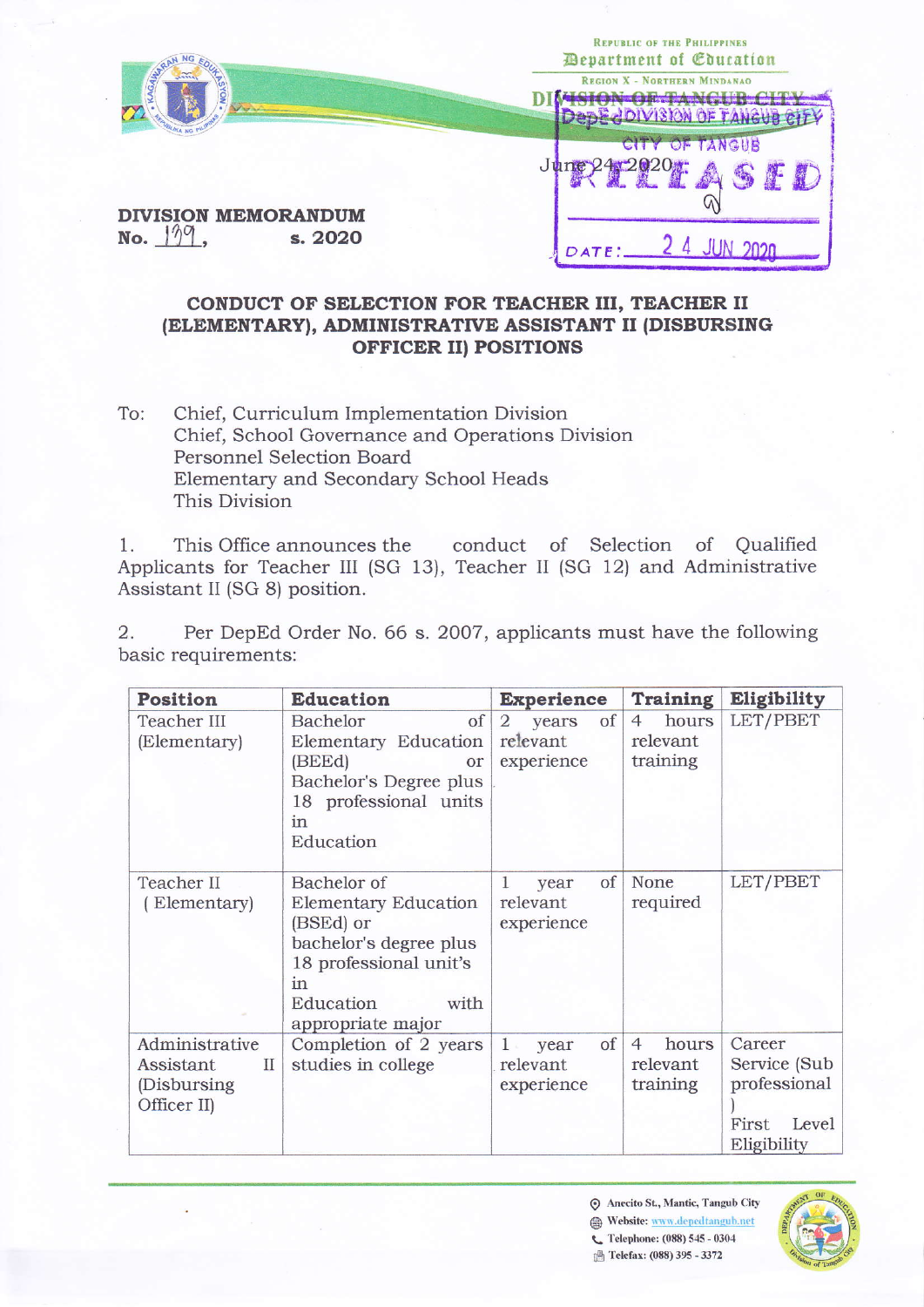

3. Applicants shall submit their documents to the Receiving Section of this Office addressed to the Schools Division Superintendent on or before July addressed to the Schools Division Superintendent on or before July 8, 2020 as follows:

- Letter of Intent a,
- b. CSC Form 212 (Revised 2017) with 2x2 ID picture;
- c. Certified photocopy of last approved appointment
- d. Updated Service Record;
- e. Certified photocopy of Performance Rating for the last three years;
- f. Transcript of Records;
- g. Diploma;
- h. Certified photocopy of Certificates of relevant trainings/seminars scholarships, etc. ;
- i. Copy of the Class Program indicating the number of teaching<br>load (current year) for teacher applicants; and
- j. Omnibus certification of the completeness, authenticity and veracity of all documents submitted, signed by the applicants.

4. The documents must be arranged according to what are enumerated in paragraph 3 which includes table of contents;

- The documents shall be fastened at the top portion inside the folder while the tabbing, according to the table of contents (aj) shall be at the bottom of the documents,
- Deliberation sheet shall be stapled at the inside left portion of the folder,
- The applicants shall prepare two sets of pertinent documents following the above preparation,
- . Applicants must bring the original copies of the documents they have submitted for the interview / deliberation at the office of the Assistant Schools Division Superintendent on a schedule which will be announced later, and
- . Only qualified applicants who can attend the interview/deliberation shall be included in the rank list.
- 5. The Personnel Selection Board (PSB) is composed of the following:

## Chairperson:

|          |                    | Rosemarie T. Macesar - Assistant Schools Division<br>Superintendent (ASDS) |
|----------|--------------------|----------------------------------------------------------------------------|
| Members: | Myrna T. Regidor   | - Chief, School Governance and<br>Operations Division (SGOD)               |
|          | Carmelita A. Jubay | - Chief, Curriculum Implementation<br>Division (CID)                       |

 $\odot$  Anecito St., Mantic, Tangub City Website: www.depedtangub.net L. Telephone: (088) 545 - 0304 **B** Telefax: (088) 395 - 3372